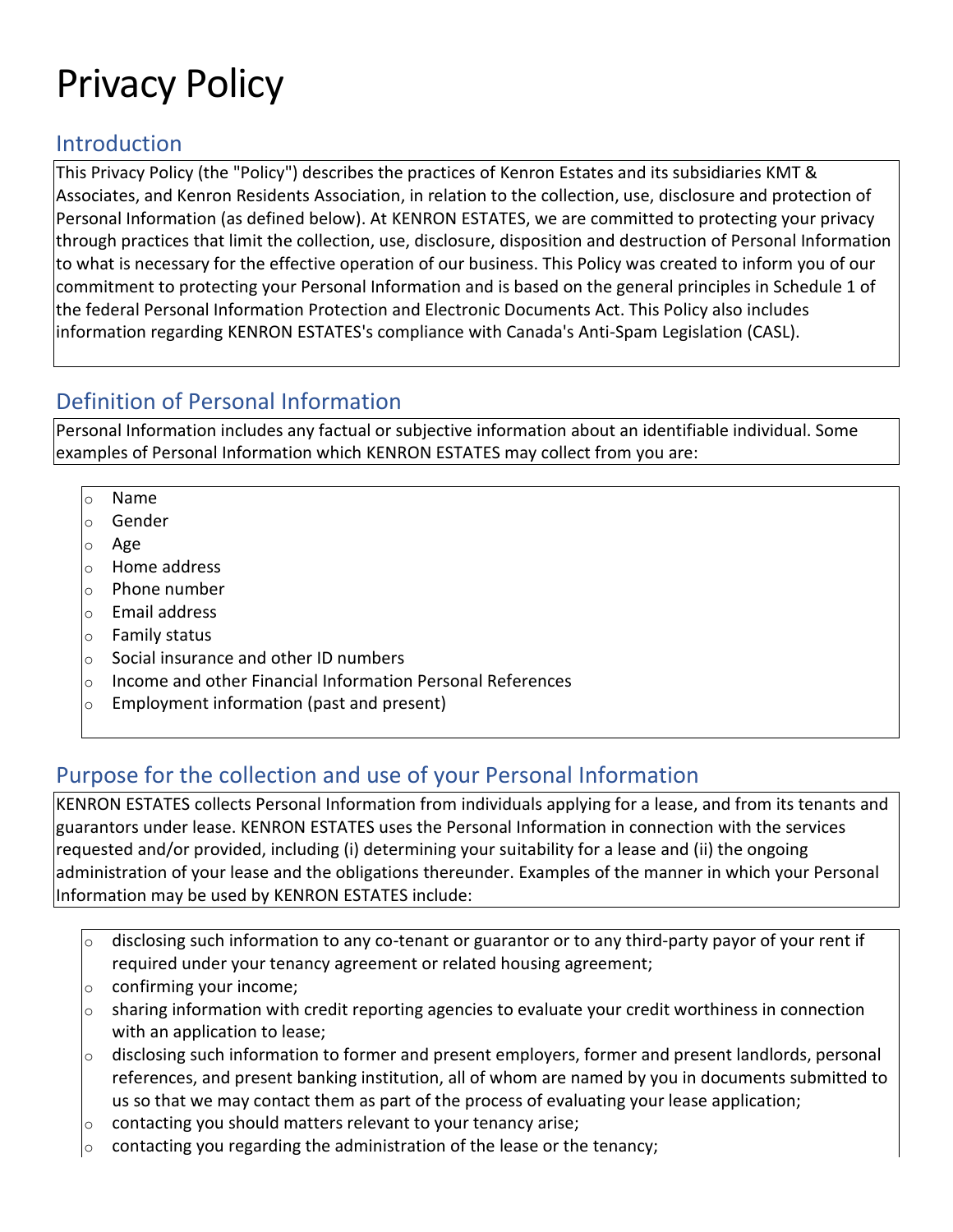- enforcing the terms of your purchase or tenancy agreement, including collection of any judgment that may be obtained against you as a consequence of breach of the agreement;
- $\circ$  disclosing such information to one or more providers of any security alarm system, cable television, telephone, telecommunication, hydro-electricity, water/hot water, gas and/or other similar or related services to you and who are restricted from using your personal information other than for the purpose of contacting you for the provision of such services, and all of whom are disclosed on Schedule "A" of this Policy from time to time;
- $\circ$  disclosing such information to third parties who may have access to such personal information incidentally through their administration and servicing of software used by us in our business operations;
- $\circ$  processing employment applications and other employment-related matters, such as paycheques, tax receipts and tax filings, disclosing information to an insurance company for the purpose of providing health benefits, or, in the case of contract workers or prior applicants for employment, contacting them for further work;
- $\circ$  disclosing to third parties in connection with a disposition of your building, an assignment of your lease agreement, obtaining financing or otherwise as required or permitted by law;
- $\circ$  and disclosing such information to any additional person or business entity, where you further consent to such disclosure.

## Consenting to our collection, use and disclosure of your Personal Information

The collection, use or disclosure of your Personal Information by KENRON ESTATES requires your knowledge and consent. At certain times, your consent for the collection, use and disclosure of your Personal Information may be implied from the manner in which it is collected. For example, when you provide us with your Personal Information in connection with a lease, you have implicitly consented to KENRON ESTATES collecting, utilizing and disclosing your Personal Information in a manner necessary to determine your suitability for, and administer, your lease as further described in the paragraph above. Your consent may also be expressly provided by you. If KENRON ESTATES collects, uses or discloses Personal Information for purposes other than those described above, prior to the collection, use and/or disclosure of such Personal Information, unless required to be disclosed by law, you will be informed of, and your consent obtained prior to, KENRON ESTATES's collection, use and/or disclosure of that Personal Information. If we intend to use and/or disclose Personal Information that we previously collected for a new purpose which is not authorized under applicable laws, your consent will always be obtained before we use and/or disclose it for that new purpose.

You may always choose not to supply KENRON ESTATES with your Personal Information. Furthermore, previously granted consent may be withdrawn at any time by notifying the KMT & Associates Administration Office in writing.

## Collection, Use and Disclosure of Personal Information Without Consent

There are certain circumstances where we may, or may be required to, collect, use or disclose your Personal Information without your knowledge or consent. Those circumstances include: if the disclosure is required by law, provided to our lawyers, for the purpose of collecting a debt you owe to us, in compliance with a subpoena, warrant, or issued order made by a court, person or body with jurisdiction to compel the production of information, or to comply with rules of court relating to the production of records.

Disclosure may also be made to a government institution or investigative body that has made a request for the information, identified its lawful authority to obtain the information and indicated that: it suspects that the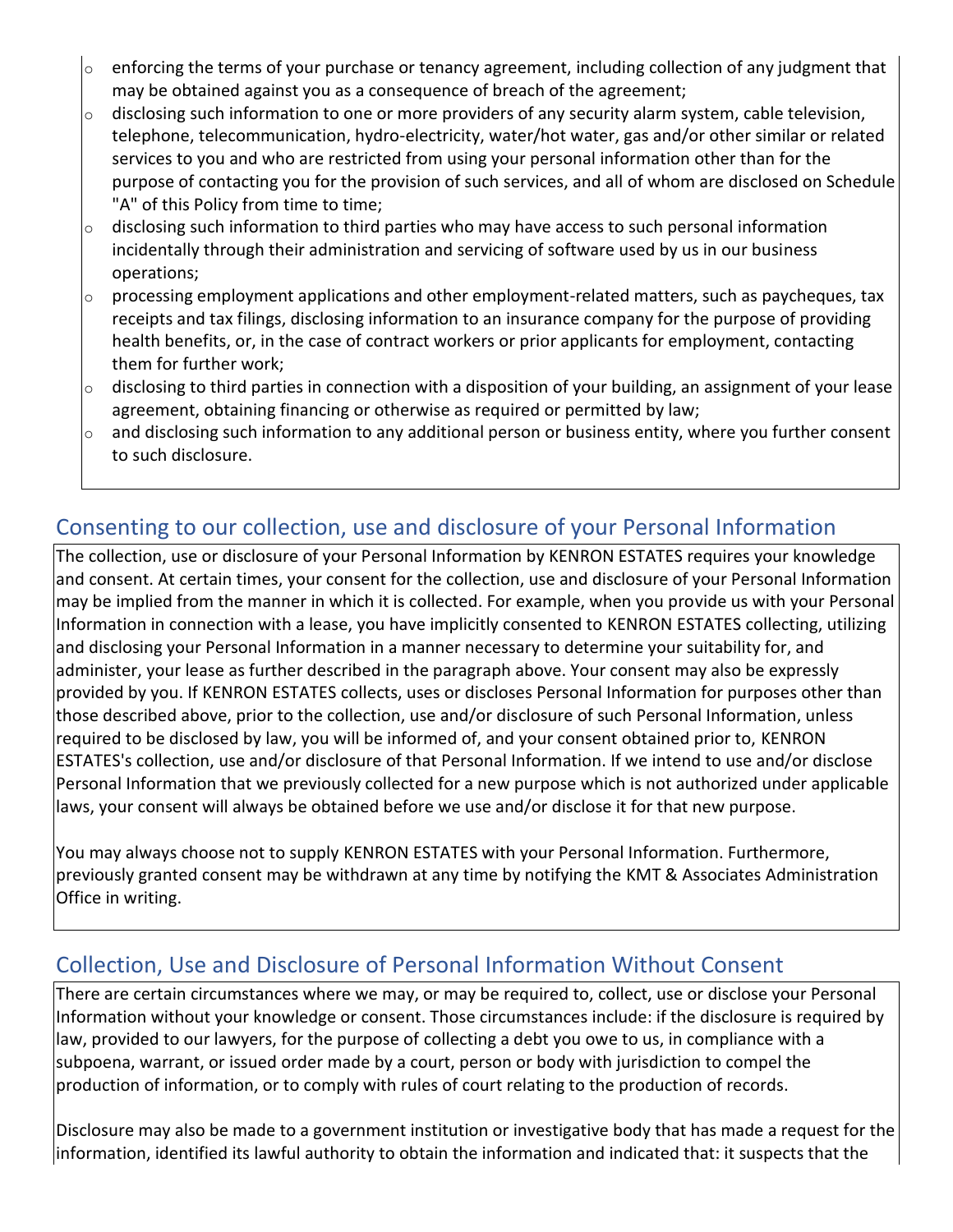information relates to national security, the defence of Canada or the conduct of international affairs, the disclosure is requested for the purpose of carrying out any investigation relating to the enforcement, gathering intelligence for the purpose of enforcing, or enforcing any law of any jurisdiction, or the disclosure is requested for the purpose of administering any law of Canada or a province. Disclosure may be made to an investigative body if the disclosure is reasonable for purposes related to investigating a breach of an agreement or a contravention of the laws of Canada or a province.

Various government agencies (e.g., Canada Revenue Agency, Information and Privacy Commissioner, Human Rights Commission, etc.) have the authority to review our files and interview our staff as a part of their mandates. Also, upon our initiative, we may also disclose Personal Information without your knowledge or consent if the information is used for the purpose of acting in respect of an emergency that threatens the life, health, or security of an individual, or has been collected under circumstances in which consent is not required. If information regarding an identifiable individual is disclosed to a person who needs the information because of an emergency that threatens the life, health or security of an individual and, if the individual whom the information is about is alive, we will inform that individual in writing of the disclosure without delay.

## Amount of Personal Information collected by KENRON ESTATES

The amount of Personal Information collected by KENRON ESTATES shall be limited to what is necessary for the identified purpose of that collection.

## Retention of your Personal Information

KENRON ESTATES will retain your Personal Information for as long as it is necessary to fulfill the purpose for which it was collected and to comply with applicable laws. After the Personal Information is no longer necessary either for the purpose for which it was collected or to comply with any laws it will be destroyed, erased, or made anonymous.

## Protection of your Personal Information

KENRON ESTATES will protect your Personal Information in a manner that is consistent with and appropriate to the sensitivity of that Personal Information. Our handling of your Personal Information will respect its confidential nature at all times from the time of its collection until its ultimate disposal or destruction.

KENRON ESTATES undertakes to use reasonable efforts to maintain the accuracy, completeness and currency of your Personal Information that is held by KENRON ESTATES as is necessary to fulfill the purpose for which it was collected and is to be used. We may from time to time ask you to confirm the accuracy of your Personal Information for such purpose.

## Use of Audio Equipment and Recordings

There are circumstances under which KENRON ESTATES may make audio recordings of its employees, contractors, or tenants. There are several purposes for making the recordings; they include: situations where there are work-related performance issues in respect of KENRON ESTATES's role as employer, to ensure the safety of the workplace, to ensure productivity, and to prevent harassment.

Audio recordings may be made during meetings, interviews, or telephone calls between the KENRON ESTATES and its employees. Audio equipment may be operating at other times. Information recorded by the audio